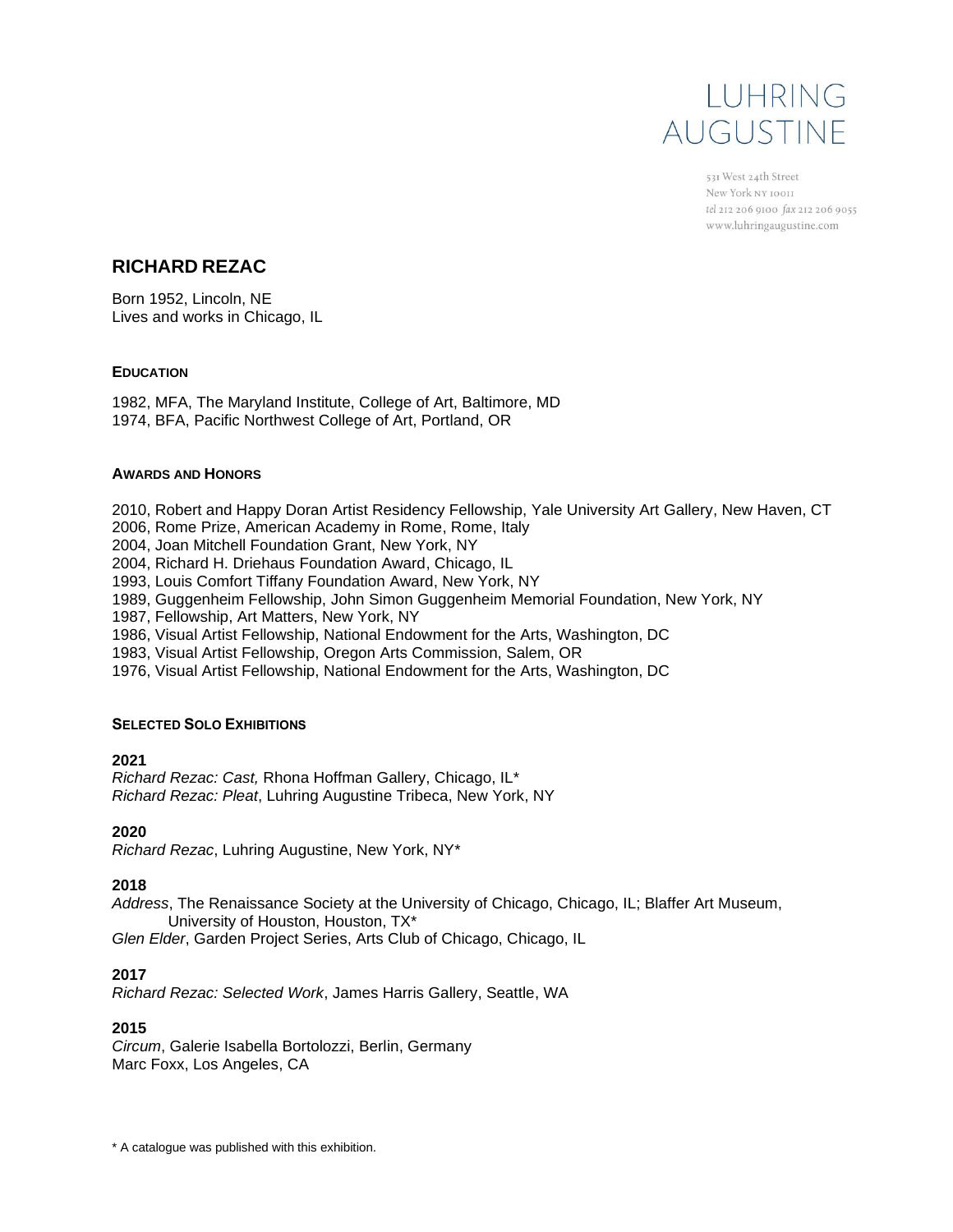*Signal*, Rhona Hoffman Gallery, Chicago, IL

### **2013**

*Richard Rezac: New Work*, James Harris Gallery, Seattle, WA

# **2012**

*Richard Rezac: Sculpture 2003-2012*, Laura Mesaros Gallery, West Virginia University, Morgantown, WV\*

# **2011**

*Richard Rezac: Indicative: Sculpture 1982 to 1994*, James Harris Gallery, Seattle, WA TWIG Gallery, Brussels, Belgium

# **2010**

Rhona Hoffman Gallery, Chicago, IL *Richard Rezac: Recent Sculpture*, Feature Inc., New York, NY

# **2009**

*Richard Rezac: Selected Sculpture and Drawings 2003-2008*, Gahlberg Gallery, College of DuPage, Glen Ellyn, IL\*

# **2008**

*Richard Rezac: Sculpture*, James Harris Gallery, Seattle, WA

# **2006**

Portland Art Museum, Portland, OR *Richard Rezac: Recent Sculpture*, Rhona Hoffman Gallery, Chicago, IL

# **2005**

Feature Inc., New York, NY *Richard Rezac: Sculpture and Drawings*, James Harris Gallery, Seattle, WA

# **2003**

Feature Inc., New York, NY *Richard Rezac: Sculpture*, Rhona Hoffman Gallery, Chicago, IL

### **2002**

*Richard Rezac: Sculpture*, Feature Inc., New York, NY *Richard Rezac: Sculpture and Drawings*, James Harris Gallery, Seattle, WA

### **2001**

Marc Foxx, Los Angeles, CA

### **2000**

Marc Foxx, Los Angeles, CA

### **1998-1999**

*Richard Rezac: Sculpture and Drawings*, Feigen Contemporary, New York, NY\*

### **1997**

Marc Foxx, Santa Monica, CA

### **1996**

Feigen, Inc., Chicago, IL Rena Bransten Gallery, San Francisco, CA

### **1995**

Marc Foxx, Santa Monica, CA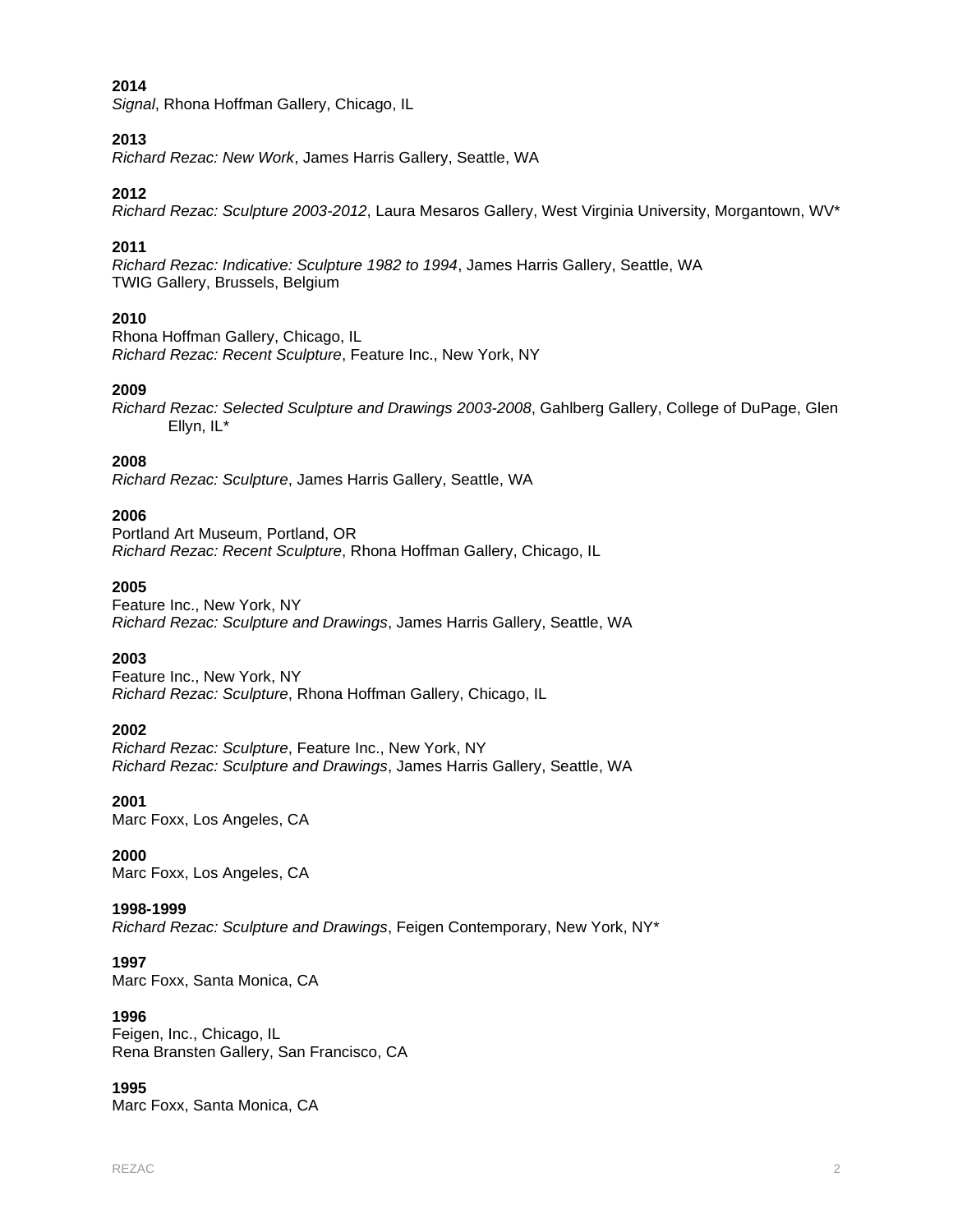*Richard Rezac: Recent Sculpture*, Feature Inc., New York, NY *Richard Rezac: Shelf Sculptures 1982-1994*, I Space Gallery, Chicago, IL\*

# **1994**

Feigen, Inc., Chicago, IL

### **1993**

*Richard Rezac: New Sculpture*, Feature, New York, NY *Richard Rezac: New Sculpture*, Susanne Hilberry Gallery, Birmingham, MI *Richard Rezac: Sculpture 1987-1992*, Cedar Rapids Museum of Art, Cedar Rapids, IA

# **1992**

Feature, New York, NY

# **1991**

Feigen, Inc., Chicago, IL Shoshana Wayne Gallery, Santa Monica, CA *Richard Rezac: New Sculpture*, Feature, New York, NY

### **1990**

*Options 38: Richard Rezac,* Museum of Contemporary Art, Chicago, Chicago, IL\*

### **1989-1990**

*Richard Rezac: Sculpture*, Susanne Hilberry Gallery, Birmingham, MI

# **1989**

*Richard Rezac: Sculpture*, Feature, New York, NY Arts Festival of Atlanta, Piedmont Park, site specific installation, Atlanta, GA

# **1988**

Loughelton Gallery, New York, NY

### **1987**

*Richard Rezac: Sculpture 1983-1987*, Susanne Hilberry Gallery, Birmingham, MI *Richard Rezac: Sculpture and Drawings*, Feature, Chicago, IL

### **1986**

Sculpture Chicago 1986, site-specific installation, Chicago, IL

### **1985**

*Richard Rezac: Sculptures*, Feature, Chicago, IL Portland Center for the Visual Arts, Portland, OR

### **1984**

Blackfish Gallery, Portland, OR

# **1978**

*Richard Rezac: Works on Paper*, White Gallery, Portland State University, Portland, OR

### **1976**

Washington State University Museum of Art, Pullman, WA

### **SELECTED TWO-PERSON EXHIBITIONS**

# **2016**

*Dianna Frid and Richard Rezac: Split Complementary*, DePaul Art Museum, Chicago, IL\*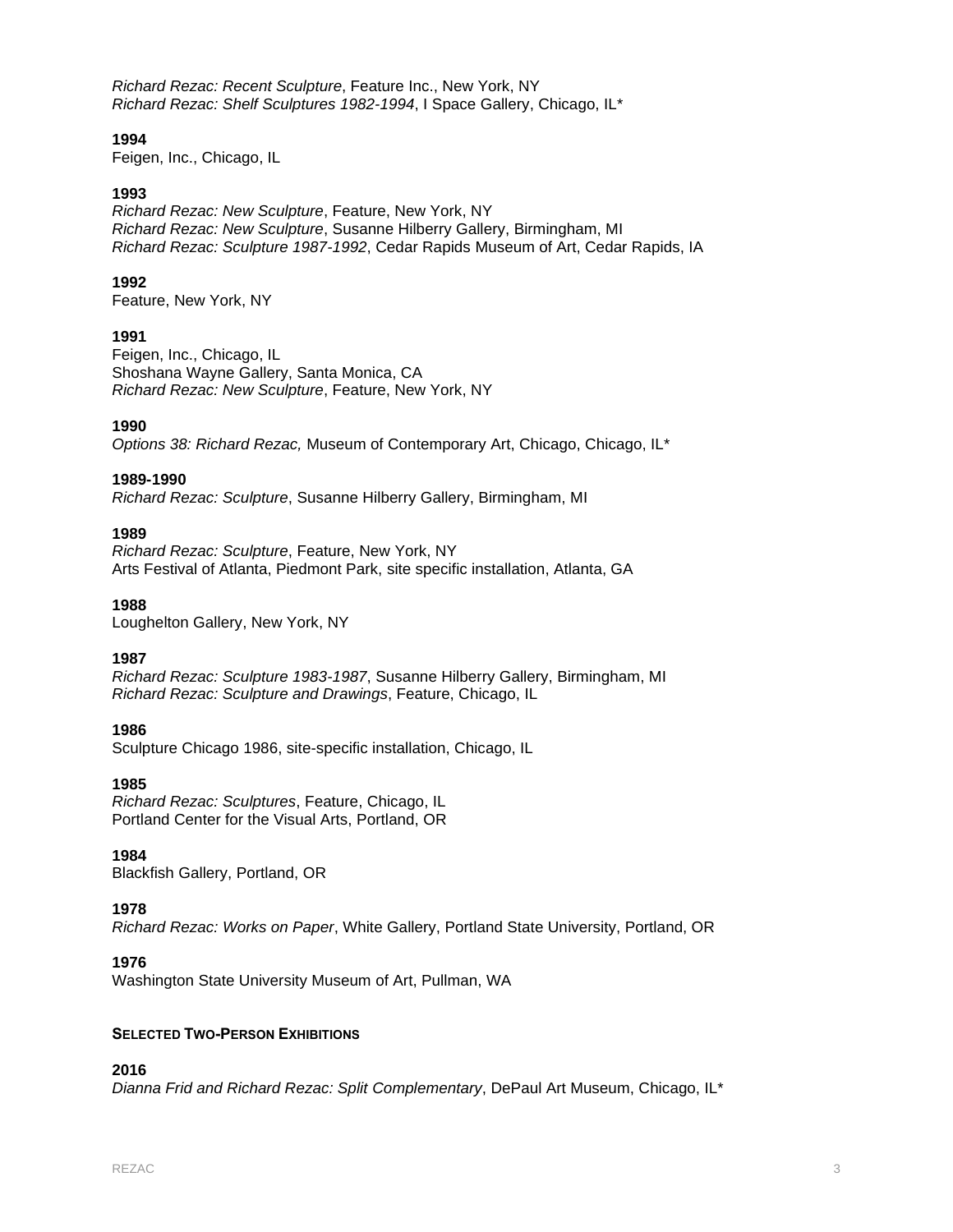*Richard Rezac and Gary Stephan*, Devening Projects, Chicago, IL

# **2005**

*Jeff Spaulding and Richard Rezac*, G Fine Art, Washington, D.C.

# **2003**

*Dan Devening and Richard Rezac*, Kunstverein Recklinghausen, Recklinghausen, Germany\*

# **2001**

*Richard Rezac and Gary Batty*, Feature Inc., New York, NY *The Sensibility of the 80's: David Diao and Richard Rezac*, Thomas Ammann Fine Art, Zurich, **Switzerland** 

# **1998**

*Thomas Nozkowski and Richard Rezac*, TBA Exhibition Space, Chicago, IL\*

# **1994**

*Drawings: Julia Fish and Richard Rezac*, Gallery 299, Portland State University, Portland, OR

# **1986**

*Julia Fish and Richard Rezac*, Feature, Chicago, IL

# **1977**

*Nelson Bonner and Richard Rezac*, Purple Daggers, Portland, OR

### **SELECTED GROUP EXHIBITIONS**

### **2022**

*Four Sculptors: Sarah Braman, Kenji Fujita, Roy McMakin, Richard Rezac*, Philadelphia Art Alliance at University of the Arts, Philadelphia, PA

### **2021**

*Plus One*, Luhring Augustine, New York, NY *Private Eye: The Imagist Impulse in Chicago Art*, Indianapolis Museum of Art, Indianapolis, IN\*

### **2020-2021**

*Energy in All Directions*, The Frances Young Tang Teaching Museum and Art Gallery, Skidmore College, Saratoga Springs, NY

### **2020**

*Hooks and Claws*, Galerie Gregor Staiger, Zurich, Switzerland

### **2019-2020**

*The Making of Husbands: Christina Ramberg in Dialogue*, KW Institute for Contemporary Art, Berlin, Germany; 49 Nord 6 Est – Frac Lorraine, Metz, France; BALTIC Centre for Contemporary Art, Gateshead, England\*

# **2019**

*20/20: A 20th Anniversary Survey*, James Harris Gallery, Seattle, WA

### **2018**

*Formal Matters*, James Harris Gallery, Seattle, WA *Sculpture*, Andrew Kreps Gallery, New York, NY

### **2017**

*Stranger Things*, DePaul Art Museum, Chicago, IL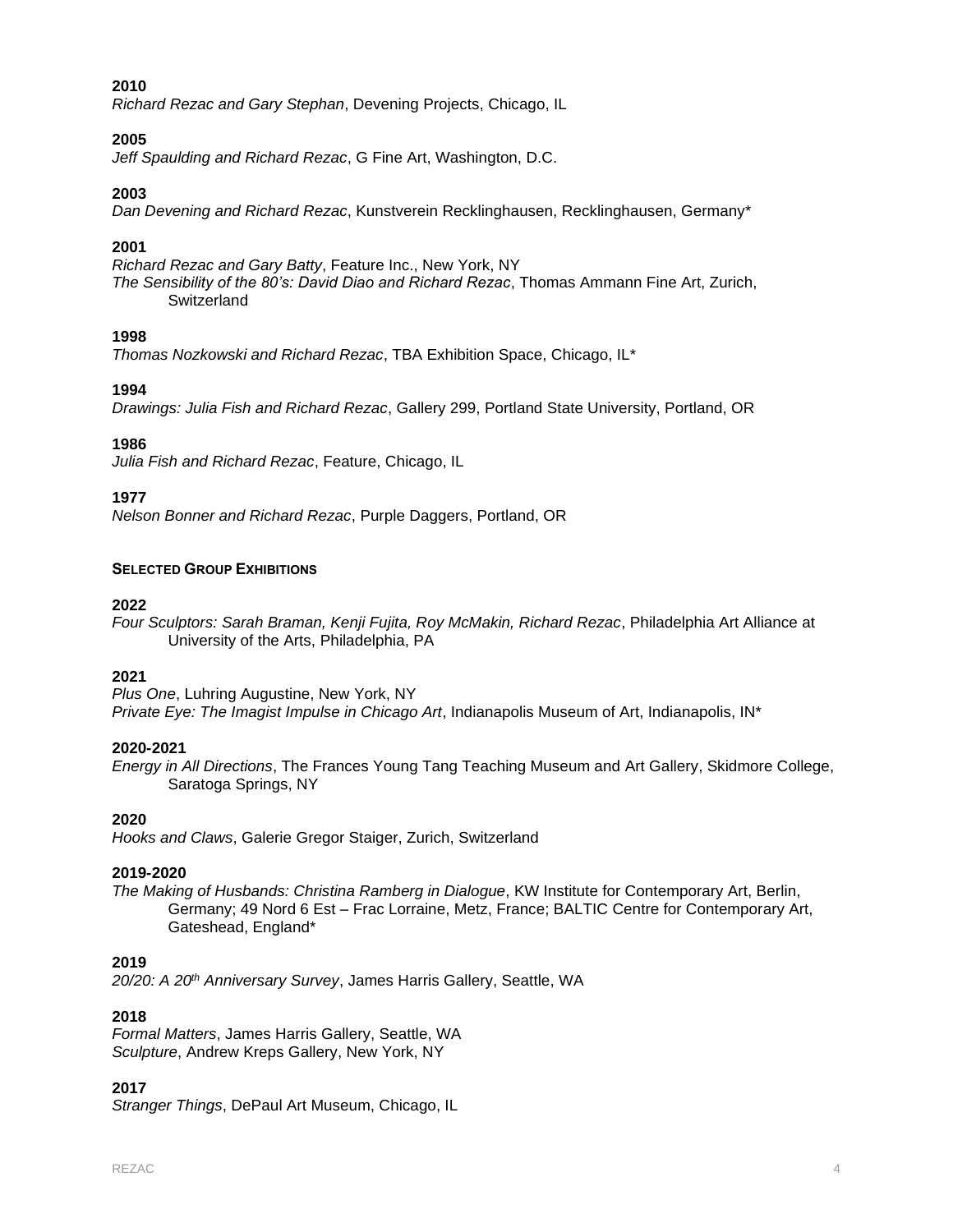*You Are Here*, Museum of Contemporary Art, Chicago, Chicago, IL

# **2016**

*Chicago and Vicinity*, Shane Campbell Gallery, Chicago, IL *Tunnel of Silence*, James Harris Gallery, Seattle, WA

# **2015**

*Order*, Essex Street, New York, NY *Soft Eyes*, Whitespace Gallery, Atlanta, GA

# **2014**

*Carved, Cast, Crumpled: Sculpture*, Smart Museum of Art, University of Chicago, Chicago, IL *Group Sculpture Exhibition*, Marc Foxx, Los Angeles, CA *Let's Go Let Go: In Memoriam Hudson*, 33 Orchard, New York, NY

# **2013**

*MCA DNA: Chicago Conceptual Abstraction, 1986–1995,* Museum of Contemporary Art, Chicago, Chicago, IL

# **2012**

*Loughelton Gallery Revisited*, Winkleman Gallery, New York, NY *Punt*, Feature Inc., New York, NY *Sculptors' Drawings*, Inman Gallery, Houston, TX

# **2011**

*Self-Referral Nonobjective*, Feature Inc., New York, NY *Two-Fold*, The Suburban, Oak Park, IL *You Would*, Kathleen Cullen Fine Arts, New York, NY

### **2010**

*Contemporary Works from the Cleve Carney Collection*, Elmhurst Art Museum, Elmhurst, IL *Heather McGill, Richard Rezac,James Shrosbree*, Paul Kotula Projects, Ferndale, MI *The Jewel Thief*, The Frances Young Tang Teaching Museum and Art Gallery, Skidmore College, Saratoga Springs, NY\*

*The Shape of Abstraction*, Boston University Art Gallery, Boston, MA\*

### **2009-2010**

*Skulture*, Feature Inc., New York, NY

### **2009**

*Modern and Contemporary Works on Paper*, Art Institute of Chicago, Chicago, IL *Populate This Form*, Feature Inc., New York, NY

### **2008**

*Begin Again Right Back Here*, White Columns, New York, NY

# **2006**

181st Annual Exhibition, National Academy Museum, New York, NY *Drawing as Process in Contemporary Art*, Smart Museum of Art, University of Chicago, Chicago, IL

### **2005**

*Closer to Home*, 48th Corcoran Biennial, Corcoran Gallery of Art, Washington, D.C.\* *The Sun Rises in the Evening*, Feature Inc., New York, NY

### **2004**

*Basic Instinct: Minimalism Past, Present and Future*, Museum of Contemporary Art, Chicago, Chicago, IL *The Center Is Anywhere*, Museum of Contemporary Art, Chicago, Chicago, IL *Formed to Function ?*, John Michael Kohler Arts Center, Sheboygan, WI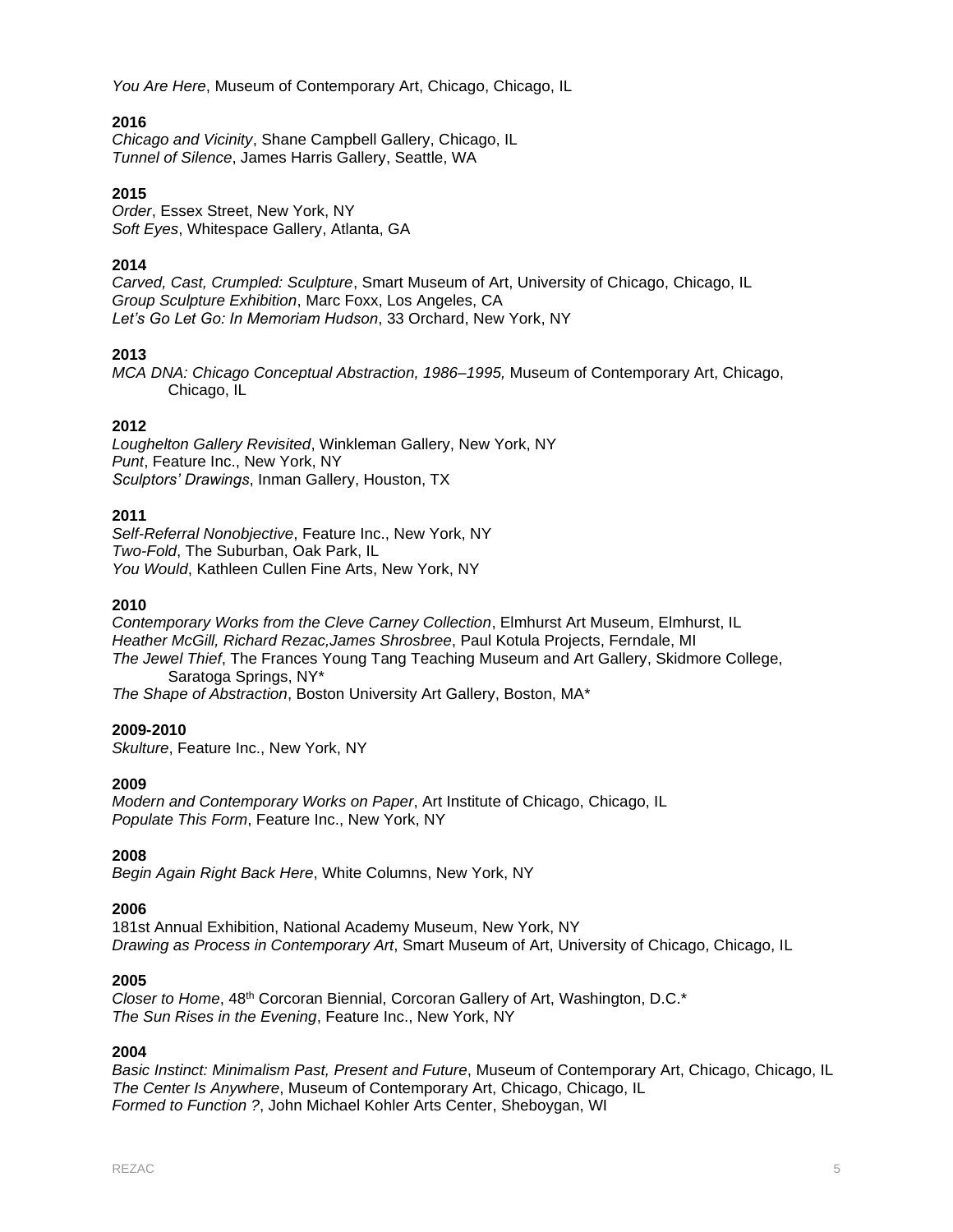*Upon Reflection*, Sean Kelly, New York, NY

# **2001**

*Making the Making*, Apex Art, New York, NY\* *Objective Color*, Yale University Art Gallery, New Haven, CT

# **2000**

*Hairy Forearms Self-Referral*, Feature Inc., New York, NY *Minimal Maximal*, Feigen Contemporary, New York, NY *Seems*, Mary and Leigh Block Museum of Art, Northwestern University, Evanston, IL\*

# **1998-2000**

*Chromaform: Color in Sculpture*, University of Texas at San Antonio Art Gallery, San Antonio, TX; Nevada Institute of Contemporary Art, Las Vegas, NV; University Art Gallery, New Mexico State University, Las Cruces, NM; Ulrich Museum of Art, Wichita State University, Wichita, KS; Mount Holyoke College Art Museum, South Hadley, MA\*

# **1998**

*Inglenook*, Feigen Contemporary, New York, NY *Inglenook II*, University Galleries of Illinois State University, Normal, IL

# **1997**

*Sculpture*, James Graham and Sons Gallery, New York, NY *Untitled Group Show*, Marc Foxx, Santa Monica, CA

# **1996-1997**

*Art in Chicago: 1945-1995*, Museum of Contemporary Art, Chicago, Chicago, IL\*

# **1996**

*AbFab*, Feature Inc., New York, NY *Abstract: Chicago, 1996*, Klein Gallery, Chicago, IL *Drawing in Chicago Now*, Columbia College Art Gallery, Chicago, IL

### **1995**

*The Friendly Village*, Layton Gallery, Milwaukee Institute of Art and Design, Milwaukee, WI *I Gaze a Gazely Stare*, Feature Inc., New York, NY *Resonance*, Gibson Gallery, State University of New York at Potsdam, Potsdam, NY *Skew: The Unruly Grid*, Gallery 400, University of Illinois at Chicago, Chicago, IL

### **1994**

*5 Longish Wood Sculptures*, Feature Inc., New York, NY *Julia Fish, Jim Hibbard, Richard Rezac,* Blackfish Gallery, Portland, OR *Sculpture on the Wall*, Center Gallery, Center for Creative Studies, Detroit, MI

# **1993**

*A Sequence of Forms: Sculpture by Illinois Artists*, Chicago Cultural Center and State of Illinois Art Gallery, Chicago, IL

*Points of Reference: Contemporary Abstraction*, Fine Arts Gallery, Indiana University, Bloomington, IN

# **1992**

*The Ars Nova Judges* Show, NIU Art Museum, Northern Illinois University, DeKalb, IL

# **1990**

*Grounded: Sculpture on the Floor*, University of Michigan Museum of Art, Ann Arbor, MI\* *New Generations: Chicago*, Carnegie Mellon Art Gallery, Pittsburgh, PA\* *Toward the Future: Contemporary Art in Context*, Museum of Contemporary Art, Chicago, Chicago, IL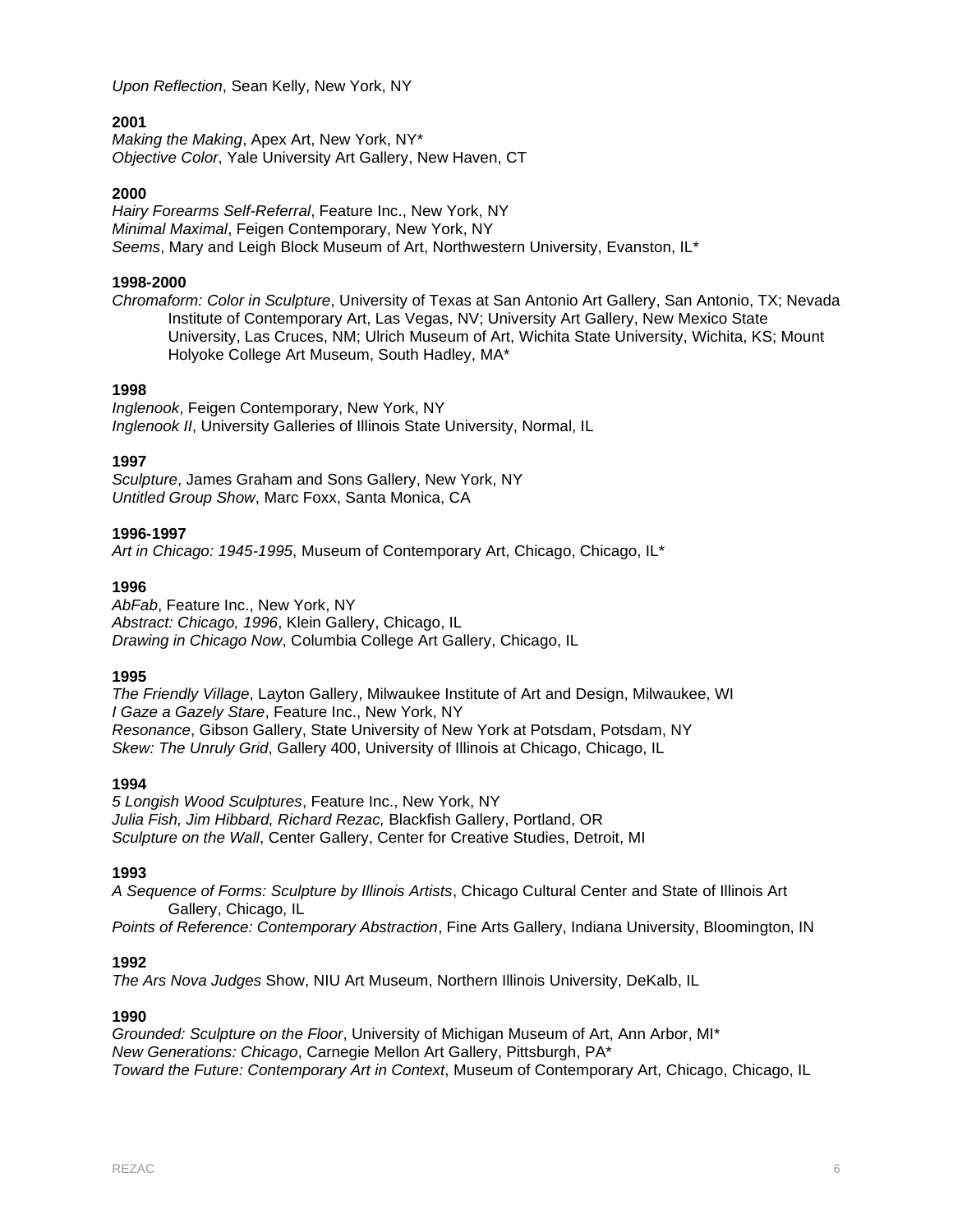*Chicago Works: Art from the Windy City*, Erie Art Museum, Erie, PA; Bruce Gallery, Edinboro University, Edinboro, PA\*

*Dorothy*, Center for Contemporary Art, Chicago, IL *Sculpture: Polly Apfelbaum, Richard Rezac, Joe Smith,* Center for Contemporary Art, Chicago, IL

### **1988**

*Donald Harvey, Beverly Pepper, Richard Rezac*, Toni Birckhead Gallery, Cincinnati, OH *The Form of Language: The Language of Form*, Rosa Esman Gallery, New York, NY *Imagining Form: Six Sculptors*, State of Illinois Art Gallery, Chicago, IL *In the Making: Drawings by Sculptors*, Sculpture Center, New York, NY *Latitudes: Focus on Chicago*, Aspen Art Museum, Aspen, CO\* *Looking Out: Rockford Art Museum Regional Exhibition*, Rockford Art Museum, Rockford, IL *Near Miss*, Feature, Chicago, IL

# **1987**

Jan Baum Gallery, Los Angeles, CA *Nature*, Feature, Chicago, IL *Sculptures on the Wall*, N.A.M.E. Gallery, Chicago, IL *Selected Works from the Permanent Collection*, Museum of Contemporary Art, Chicago, Chicago, IL

# **1986**

*Emerging Sculptors 1986: Lillian Ball, Erik Levine, Rona Pondick, Richard Rezac, Mary Walker*, Sculpture Center, New York, NY\* Susanne Hilberry Gallery, Birmingham, MI

# **1985**

*Engagement*, Feature, Chicago, IL *Mount Royal Tenth Anniversary Exhibition*, Decker Gallery, Maryland Institute, College of Art, Baltimore, MD *Oregon Artists Biennial*, Portland Art Museum, Portland, OR

# **1984**

Willamette University, Salem, OR

### **1983**

Linfield College, McMinnville, OR

# **1979**

*Opening Exhibition*, Blackfish Gallery, Portland, OR

**1977** 

*Twelve Portland Artists*, Portland Center for the Visual Arts, Portland, Oregon\*

### **SELECTED BIBLIOGRAPHY: MONOGRAPHS AND ARTISTS' BOOKS**

### **2021**

*Richard Rezac: Cast*, exh. pamphlet. Chicago: Rhona Hoffman Gallery, 2021.

# **2020**

*Richard Rezac*, exh. pamphlet. New York: Luhring Augustine, 2020.

# **2018**

Ovstebo, Solveig, et al. *Richard Rezac: Address*, exh. cat. Chicago: The Renaissance Society at the University of Chicago, 2018.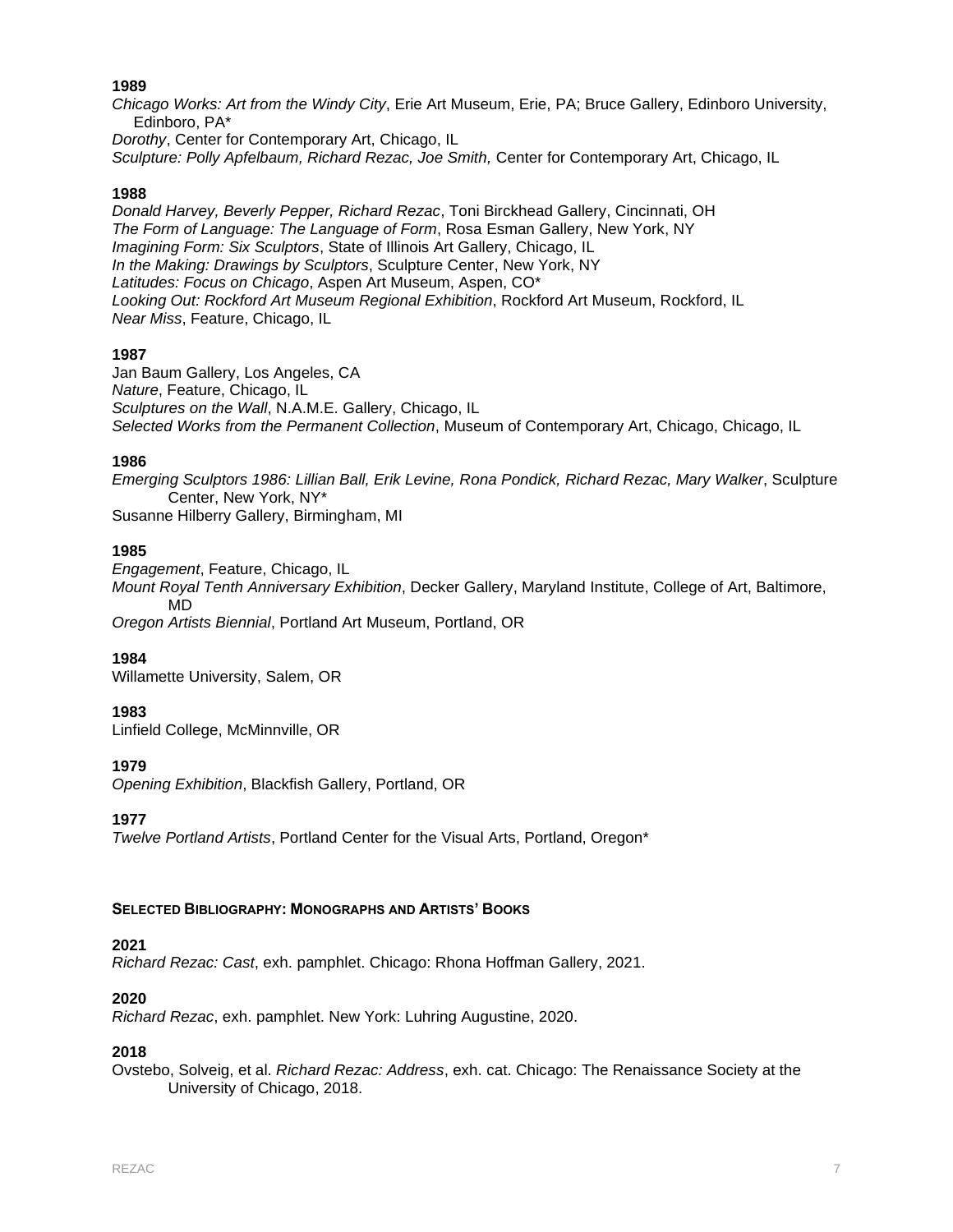Rezac, Richard. *Richard Rezac: Sculpture 2003–2012*, exh. cat. Morgantown, WV: Mesaros Gallery, West Virginia University, 2012.

# **2009**

Yood, James. *Richard Rezac: Selected Sculpture and Drawings 2003-2008*, exh. cat. Glen Ellyn, IL: Gahlberg Gallery, College of DuPage, 2009.

# **1998**

Robbins, David. *Richard Rezac: Sculpture and Drawings*, exh. cat. New York: Feigen Contemporary, 1998.

### **1995**

Wilson, Pamela. "Friendly Geometry." In *Richard Rezac, Shelf Sculptures: 1982-1994*, exh. pamphlet. Chicago: I Space Gallery, University of Illinois at Urbana-Champaign, 1995.

# **1990**

Warren, Lynne, and Diane Lovejoy. *Options 38: Richard Rezac*, exh. pamphlet, Chicago: Museum of Contemporary Art, Chicago, 1990.

# **SELECTED BIBLIOGRAPHY: BOOKS AND EXHIBITION CATALOGUES**

# **2021**

*Private Eye: The Imagist Impulse in Chicago Art,* exh. cat., 169. Indianapolis: Indianapolis Museum of Art at Newfields, 2021.

# **2019**

*The Making of Husbands: Christina Ramberg in Dialogue*, exh. cat. London: Koenig Books, 2019.

### **2018**

Taft, Maggie and Robert Cozzolino, eds. *Art in Chicago: A History From the Fire to Now*. Chicago: University of Chicago Press, 2018.

### **2016**

Girson, Matthew. *Split Complementary: Dianna Frid and Richard Rezac*, exh. cat. Chicago: DePaul Art Museum, 2016.

# **2014**

Berry, Ian, and Jessica Stockholder. *The Jewel Thief*, exh. cat. Saratoga Springs, NY: The Frances Young Tang Teaching Museum and Art Gallery, Skidmore College, 2014.

# **2012**

van Uffelen, Chris. *500 x Art in Public*. Salenstein: Braun, 2012.

# **2011**

Rondeau, James. *Contemporary Collecting: The Judith Neisser Collection: Minimal and Postminimal Innovation*. Chicago: Art Institute of Chicago, 2011.

# **2010**

Arauz, Rachael. *The Shape of Abstraction*, exh. cat. Boston: Boston University Art Gallery, 2010.

### **2007**

Collins, Judith. *Sculpture Today*, 447-448. London: Phaidon, 2007.

### **2005**

Binstock, Jonathan, Stacey Schmidt, and Jacquelyn Days Serwer. *The 48th Corcoran Biennial: Closer to*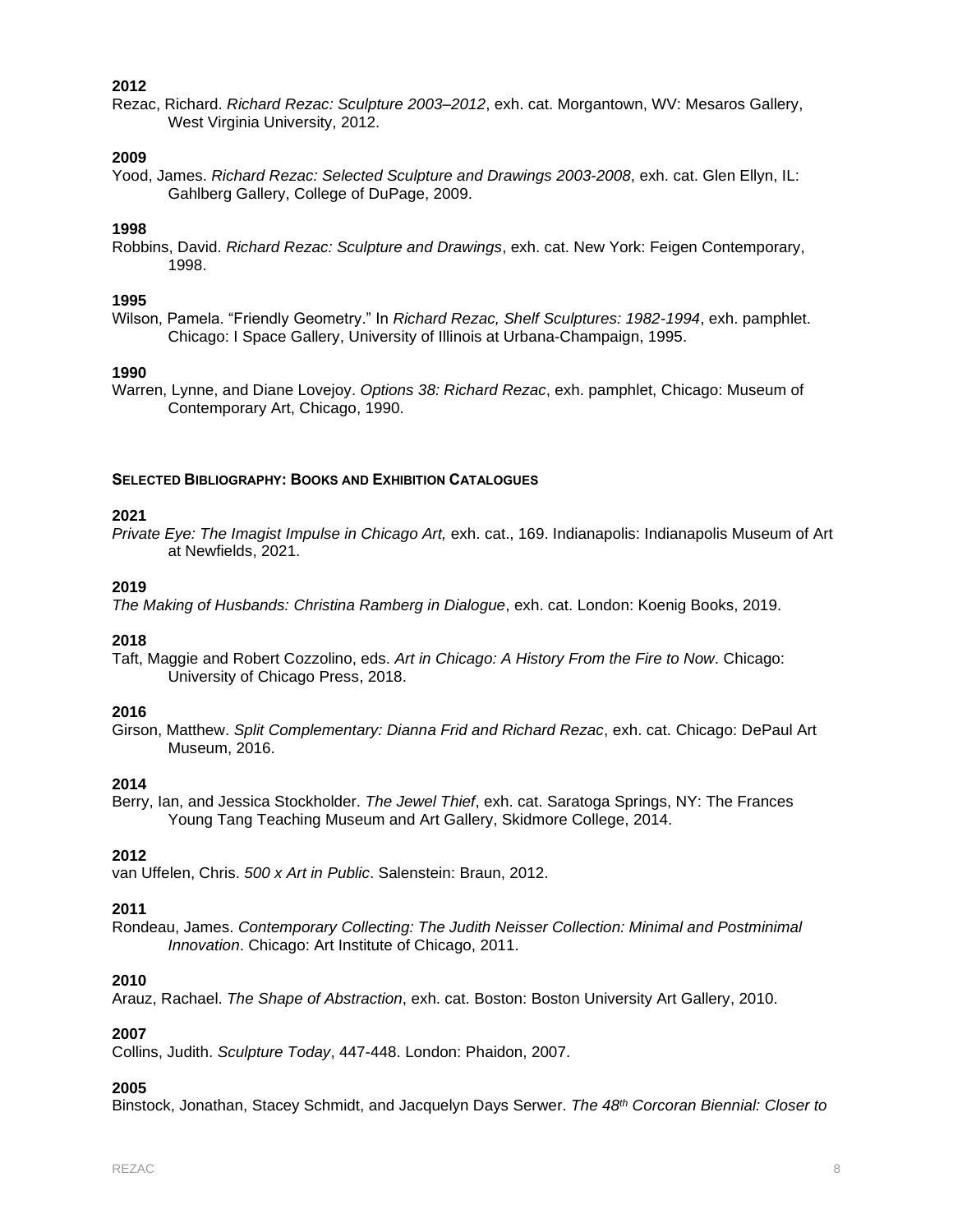*Home*, exh. cat. Washington, DC: Corcoran Gallery of Art, 2005.

# **2003**

Girson, Matthew. "Mysterious Clarity and Vague Elegance." In *Dan Devening and Richard Rezac: Kunstverein Recklinghausen*, exh. cat. Recklinghausen: Kunstverein Recklinghausen im Kutscherhaus, 2003.

### **2001**

*Making the Making: Curated by Charles Goldman*, exh. cat. New York: Apex Art Curatorial Program, 2001.

### **2000**

Devening, Dan. *Seems: Integrations with the Physical and Social Periphery of the Museum*, exh. cat. Evanston, IL: Mary and Leigh Block Museum of Art, Northwestern University, 2000.

#### **1999**

Colpitt, Frances. *Chromaform: Color in Sculpture*, exh. cat. San Antonio: UTSA Art Gallery, University of Texas at San Antonio, 1999.

#### **1998**

*Thomas Nozkowski and Richard Rezac*, exh. cat. Chicago: TBA Exhibition Space, 1998.

#### **1996**

Warren, Lynne. *Art in Chicago, 1945-1995*, exh. cat. London: Thames & Hudson, 1996.

#### **1990**

King, Elaine A. *New Generations: Chicago*, exh. cat. Pittsburgh: Carnegie Mellon University Press, 1990. Eckstrom, Kevin. *Grounded: Sculpture on the Floor*, exh. cat. Ann Arbor: University of Michigan, 1990.

#### **1989**

*Chicago Works: Art from the Windy City*, exh. cat. Erie, PA: Erie Art Museum, 1989.

#### **1988**

*Latitudes: Focus on Chicago*, exh. cat. Aspen: Aspen Art Museum, 1988.

#### **1986**

Kingsley, April. *Emerging Sculptors 1986: Lillian Ball, Erik Levine, Rona Pondick, Richard Rezac, Mary Walker*, exh. cat. New York: Sculpture Center, 1986.

#### **1977**

Hoppe, William. *Twelve Portland Artists,* exh. cat. Portland, OR: Portland Center for the Visual Arts, 1977.

### **SELECTED BIBLIOGRAPHY: PERIODICALS**

#### **2021**

Goodman, Jonathan. "Richard Rezac at Luhring Augustine." *Tussle*, 5 August 2021,

[tusslemagazine.com/richard-rezac.](https://www.tusslemagazine.com/richard-rezac) Jen, Alex. "From Here to Where It Came From." *Art News*, December 2021-January 2022. Kuspit, Donald. "Richard Rezac: Luhring Augustine Chelsea." *Artforum* 60, no. 4 (December 2021): 188. "Richard Rezac." *Octopus Notes*, no. 10 (September 2021): 114-129.

#### **2020**

Welish, Marjorie. "The Entwining of Image and Object: Richard Rezac's Sculpture." *Art Critical*, 5 October 2020, artcritical.com/2020/10/05/marjorie-welish-on-richard-rezac/.

Youens, Rachel. "Richard Rezac's Grand Domesticity." *Twocoatsofpaint.com*, 10 April 2020.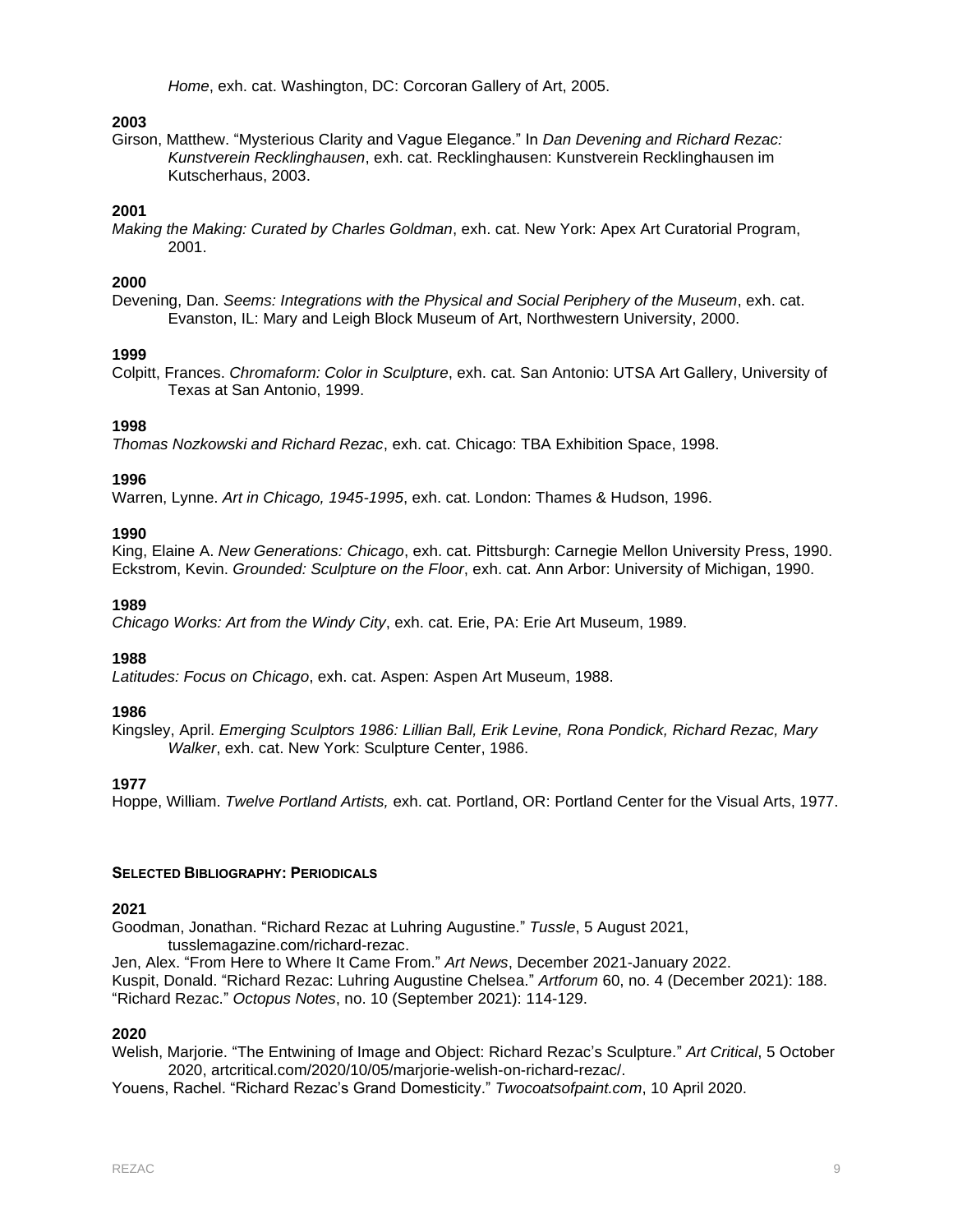Fidler, Luke. "Dialectics of Difference and Repetition in a Repertoire of Forms: A Review of Richard Rezac at the Renaissance Society." *New City*, 5 June 2018.

Johnson, Steve. "Curator Meets Artist: Picking Pieces for Richard Rezac's Solo Show." *Chicago Tribune*, 26 April 2018.

Mandel, Jonathan. "Sculptures Speak with Space in Richard Rezac's Address." *Chicago Maroon*, 20 April 2018.

Reilly, Alison. "An Outward Look: Richard Rezac at the Renaissance Society." *Chicago Gallery News*, 24 April 2018.

Shirreff, Erin. "The Artists' Artists: Richard Rezac (Renaissance Society, Chicago)." *Artforum* 57, no. 4, December 2018.

### **2015**

Kirshner, Judith Russi. "Vaults and Sailors." *Mousse Magazine*, no. 50 (October-November 2015): 112- 123.

Pagel, David. "Richard Rezac: Constructed with a Skewed View." *Los Angeles Times*, 14 June 2015.

# **2014**

Ban, Sandra. "Richard Rezac." *Art News* 133, no. 8 (September 2014): 107. Pagel, David. "Broken Rules, Standout Sculpture at Marc Foxx." *Los Angeles Times*, 31 October 2014.

# **2011**

Cotter, Holland. "New Sparkle for an Abstract Ensemble." *New York Times*, 7 January 2011, C25. Johnson, Ken. "Self-Referral Nonobjective." *New York Times*, 8 September 2011. Schmerler, Sarah. "Self-Referral Nonobjective." *Time Out New York*, 21 September 2011.

# **2010**

Esplund, Lance. "Prospecting Some Personal Landscapes." *Wall Street Journal*, 16 October 2010, A24. "Goings on About Town." *The New Yorker*, 1 November 2010. Ise, Claudine. "Critic's Picks: Richard Rezac." *Artforum.com*, 24 January 2010.

### **2009**

Cassidy, Victor M. "Richard Rezac: Formal Invention." *Sculpture* 28, no. 10 (December 2009): 44-49. McDade, Jackson. "Skulture Vulture." *ArtSlant.com*, 27 December 2009.

### **2007**

Burgher, Elijah. "Review." *BAT*, no. 3, April 2007.

### **2006**

Artner, Alan. "Rezac's Geometric Sculpture Surpasses Easy Description." *Chicago Tribune*, 23 June 2006.

Esplund, Lance. "The Academy Hedges Its Bets." *New York Sun*, 18 May 2006, section 2. Johnson, Ken. "For a Broad Landscape, an Equally Wide Survey." *New York Times*, 31 May 2006, E5. Perkins, Greg. "Critic's Picks." *Artforum.com*, 17 July 2006.

# Yood, James. "Richard Rezac: Rhona Hoffman Gallery." *Artforum* 45, no. 2 (October 2006): 269-270.

# **2005**

Johnson, Ken. "The Sun Rises in the Evening." *New York Times*, 10 June 2005, E44. Kaing, Elaine A. "'Closer to Home': The 48th Corcoran Biennial." *Sculpture* 24, no. 8 (October 2005): 72. O'Sullivan, Michael. "The Corcoran in Earnest." *Washington Post*, 25 March 2005, 47.

### **2003**

Artner, Alan G. "Sculptor Richard Rezac Shows Pure Brilliance." *Chicago Tribune*, 23 May 2003, C7, 27. Cassidy, Victor M. "Richard Rezac at Rhona Hoffman." *Art in America* 91, no. 12 (December 2003): 112. Nozkowski, Thomas. "Richard Rezac." *Bomb*, no. 83 (Spring 2003): 100-103.

### **2000**

Pagel, David. "Review." *Los Angeles Times*, 25 February 2000, F32.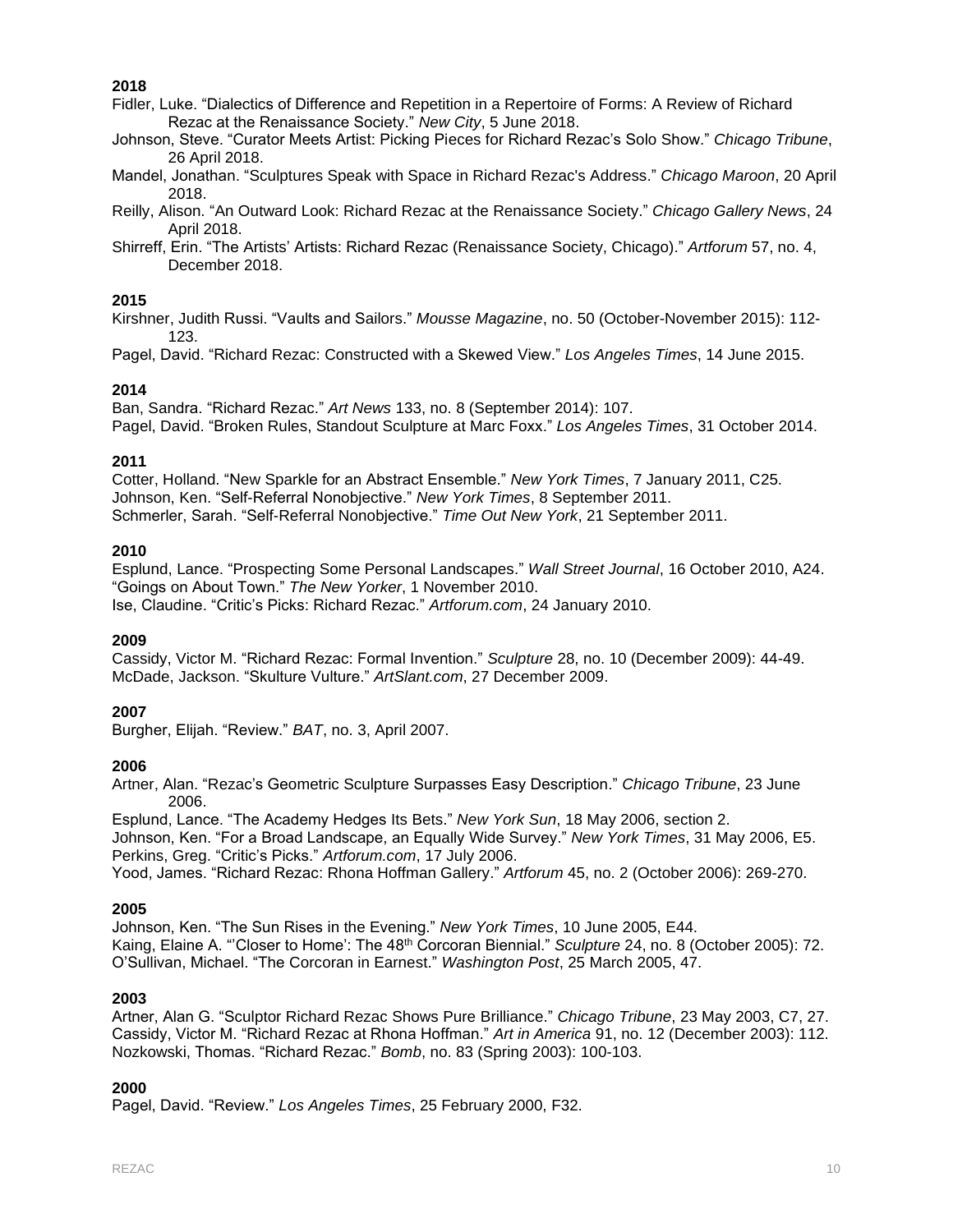Miles, Christopher. "Richard Rezac." *Artforum* 38, no. 9 (May 2000): 183.

# **1999**

Esplund, Lance. "New York Letter, Truth or Dare." *Modern Painters*, Spring 1999, 106. Goodman, Jonathan. "Richard Rezac at Feigen." *Art in America* 87, no. 5 (May 1999): 157. Johnson, Ken. "Richard Rezac and Charles Spurrier: Feigen Contemporary." *The New York Times*, 1 January 1999, E38.

King, Elaine A. "Richard Rezac: Feigen Contemporary." *Sculpture* 18, no. 5 (June 1999): 73-74. Sanford, Graham. "Thomas Nozkowski, Richard Rezac: TBA Exhibition Space." *New Art Examiner* 26,

no.5 (February 1999): 48-49.

# **1998**

Bourbon, Matthew. "Charles Spurrier and Richard Rezac." *NY Arts*, December 1998, 46. Johnson, Ken. "Art in Review: 'Inglenook'." *The New York Times*, 24 July 1998, E39. Welch, Roger. "Not Set in Stone." *San Antonio Express News*, 9 October 1998, G1-3.

# **1997**

Grabner, Michelle. "Richard Rezac." *Sculpture* 16 (January 1997): 63-64. Kirshner, Judith Russi. "Richard Rezac." *Artforum* 35, no. 5 (January 1997): 89-90. Miles, Christopher. "Richard Rezac at Marc Foxx." *Artweek* 28 (May 1997): 25-26. Vine, Richard. "Where the Wild Things Are." *Art in America* 85, no. 5 (May 1997): 98-111.

### **1996**

Artner, Alan G. "Rezac's Pieces." *Chicago Tribune*, 13 September 1996. Baker, Kenneth. "Richard Rezac at Branston." *San Francisco Chronicle*, 2 April 1996, G2. Camper, Fred. "Art People: Richard Rezac Shifts Shapes." *Chicago Reader*, 27 September 1996, 1, 43.

# **1995**

Artner, Alan. "Richard Rezac Gives His Sculptures Plenty of Shelf Life." *Chicago Tribune*, 19 May 1995, 7, 74.

Camper, Fred. "Unlocking the Grid." *Chicago Reader*, 17 November 1995, 31-33.

Frank, Peter."Art Picks of the Week." *LA Weekly*, 5 April 1995.

Pagel, David. "The Body Becomes an Art-Making Tool." *Los Angeles Times*, 30 March 1995.

# **1994**

Artner, Alan G. "Pushing Abstraction to the Edge of Familiarity." *Chicago Tribune*, 28 January 1994. Colby, Joy Hakanson. "Hung Up." *Detroit News*, 7 October 1994. Grisham, Esther. "Julia Fish, Stephen Mueller, Richard Rezac." *New Art Examiner* 21 (April 1994): 44. Miro, Marsha. "Choice Hangings: Sculpture, Photos." *Detroit Free Press*, 7 October 1994.

### **1993**

Artner, Alan. "Art in 3-D." *Chicago Tribune*, 7 February 1993, 13, 14-15.

Colby, Joy Hakanson. "Rezac is a Master of Mysteries of Wood and Metal." *Detroit News*, 29 January 1993.

Miro, Marsha. "Chicago Sculptor Builds on Architectural Themes." *Detroit Free Press*, 7 February 1993. Yood, James. "Sculptural Aspects." *New Art Examiner*, May 29-31, 1993.

# **1992**

Snodgrass, Susan. "Review." *Sculpture*, January/February 1992, 57-58. *Review K*, no. 45, Winter 1992.

### **1991**

Artner, Alan. "Rezac's Uncanny Takes on Japanese Sources Stand Out." *Chicago Tribune*, 20 September 1991.

Hixson, Kathryn. "Sazama Gallery, Chicago: Exhibit." *Arts Magazine* 66 (September 1991): 88. Kaufman, Jason. "Chicago Zeitgeist." *Journal of Art*, May 1991, 27-29.